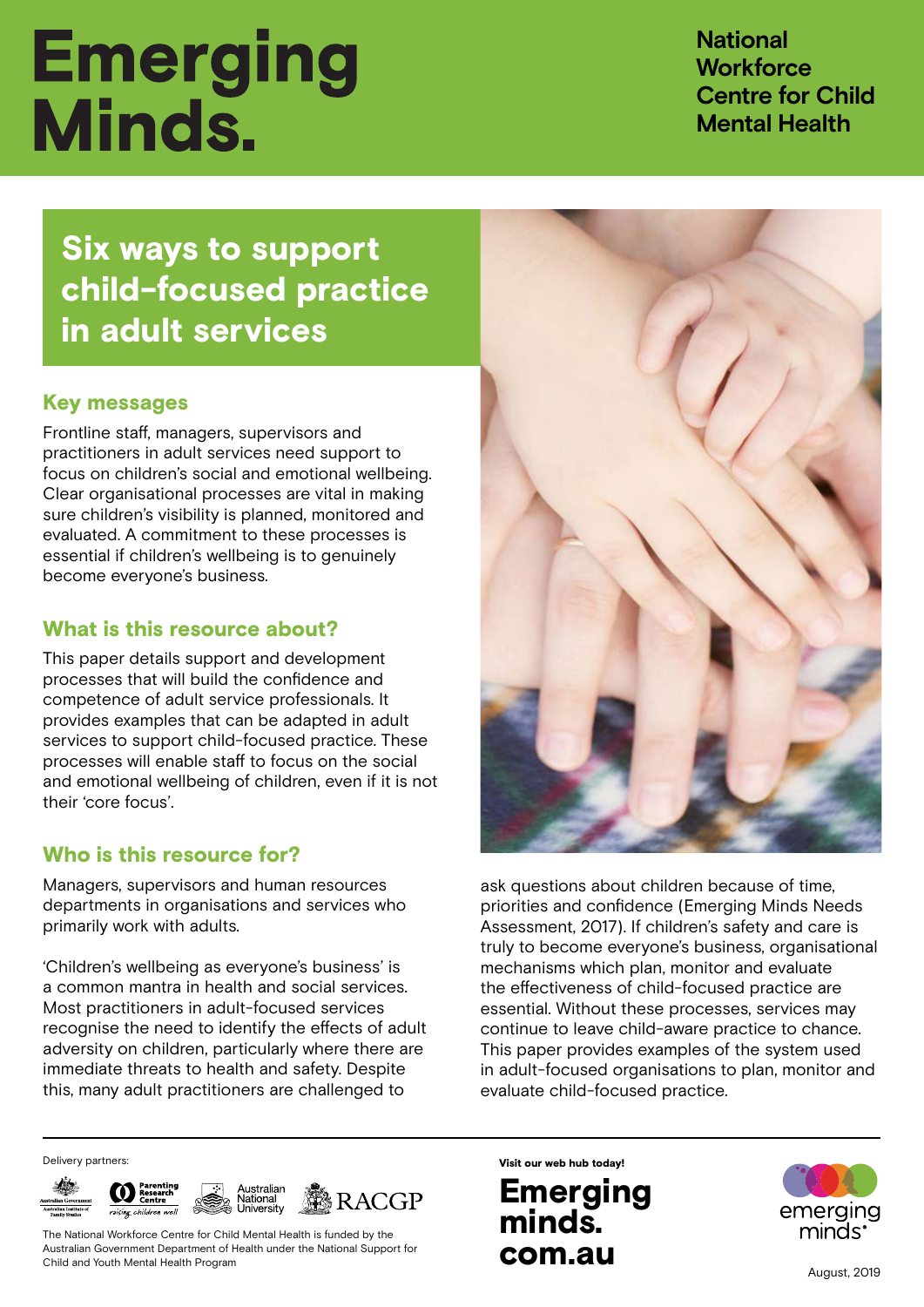# **Recruitment**

The opportunity to provide key messages to potential staff begins at recruitment. Position descriptions, job advertisements and interviews can create the expectation that staff will develop skills for assessing children's wellbeing while working with adults.

This doesn't necessarily mean that the successful applicant will already have highly developed childaware skills. An organisational commitment to supervision and reflective practice should also be part of the position description. This tells applicants that the organisation will help them to develop these skills, and that systems will be put in place to track this development.

#### Job advertisement example

*Our organisation is committed to the social and emotional wellbeing of children. As part of this commitment we support all staff to demonstrate child-focused and parent-sensitive practice.*

*This includes being curious about parents' relationships with their children and identifying children's social and emotional wellbeing needs in assessments and case management plans. We support this practice through reflective supervision and professional development practices.*

### Frontline Staff

#### Position description example:

Major challenges associated with the role include:

developing skills and confidence in childfocused practice by asking all adult clients whether they have children, and what the strengths and vulnerabilities in their relationships with their children are.

Successful applicants must have:

- experience in the provision of childfocused and parent-sensitive practice or the willingness to develop these skills
- experience in and a commitment to supervision and reflective practice
- knowledge of children's mental health and wellbeing, and the impact of trauma.



#### Interview question example:

Our service data tells us XX% of the adults we work with have children. How would you demonstrate curiosity when exploring adult clients' relationships with their children? How have you demonstrated child-focused practice in your previous work?

A good answer might include an example of how the interviewee used curiosity to help a parent consider the effects of adversity on their child. You might explore how they helped the parent to explain what they want for their child, and the kind of relationships that might support their child's social and emotional wellbeing.

#### Referee question example:

If Sue was successful in this role there would be an expectation that she provides child-focused practice to adult clients. Can you describe times where Sue has worked with parents to focus on the social and emotional needs of their children?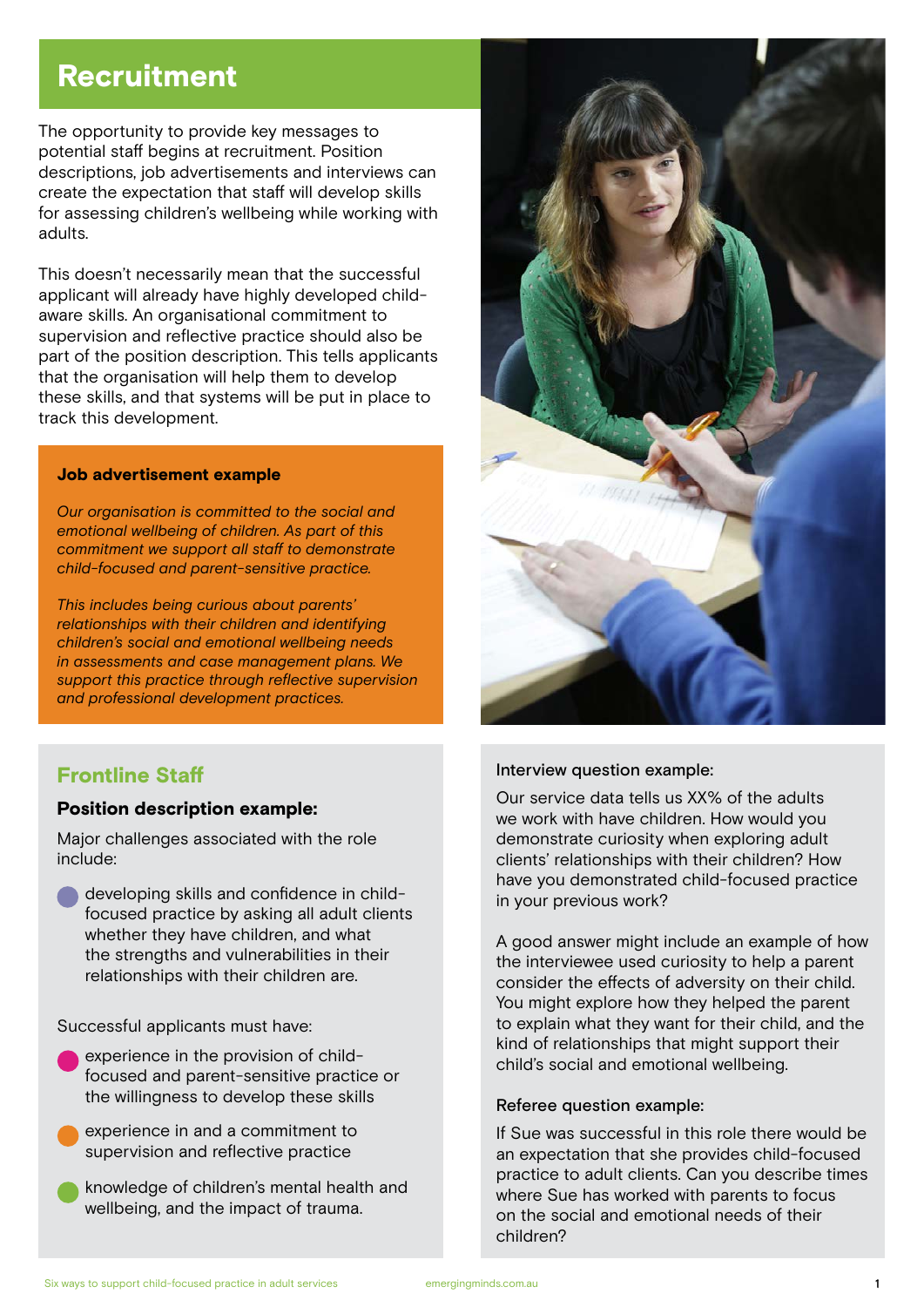### Supervisor/Manager

#### Position description example:

Major challenges associated with the role include:

developing capability and confidence in staff to ensure child-focused practice is embedded throughout the organisation

implementing and monitoring service data that shows child-aware practice within the service.

Successful applicants must have:

- experience of child-focused and parentsensitive practice and how this is implemented through policy, supervision and practice
- experience in providing reflective supervision to staff
- knowledge of children's mental health and wellbeing, and the impact of trauma
- commitment to early intervention and prevention strategies for children's mental health and wellbeing.

"We want people to understand the lens of children and... the broader socio-political context of people's lived experience"



Interview question example:

Our service data tells us that XX% of the adults we work with have children. How would you support child-focused practices within your team and service?

#### Referee question example:

If Sue was successful in this role there would be an expectation that she provides childfocused practice leadership to her staff and program. Can you describe times where Sue has supported staff to focus on the social and emotional needs of children and implemented child-focused practices in service delivery? What is Sue's experience in the provision of child-focused supervision that develops staff confidence and skill?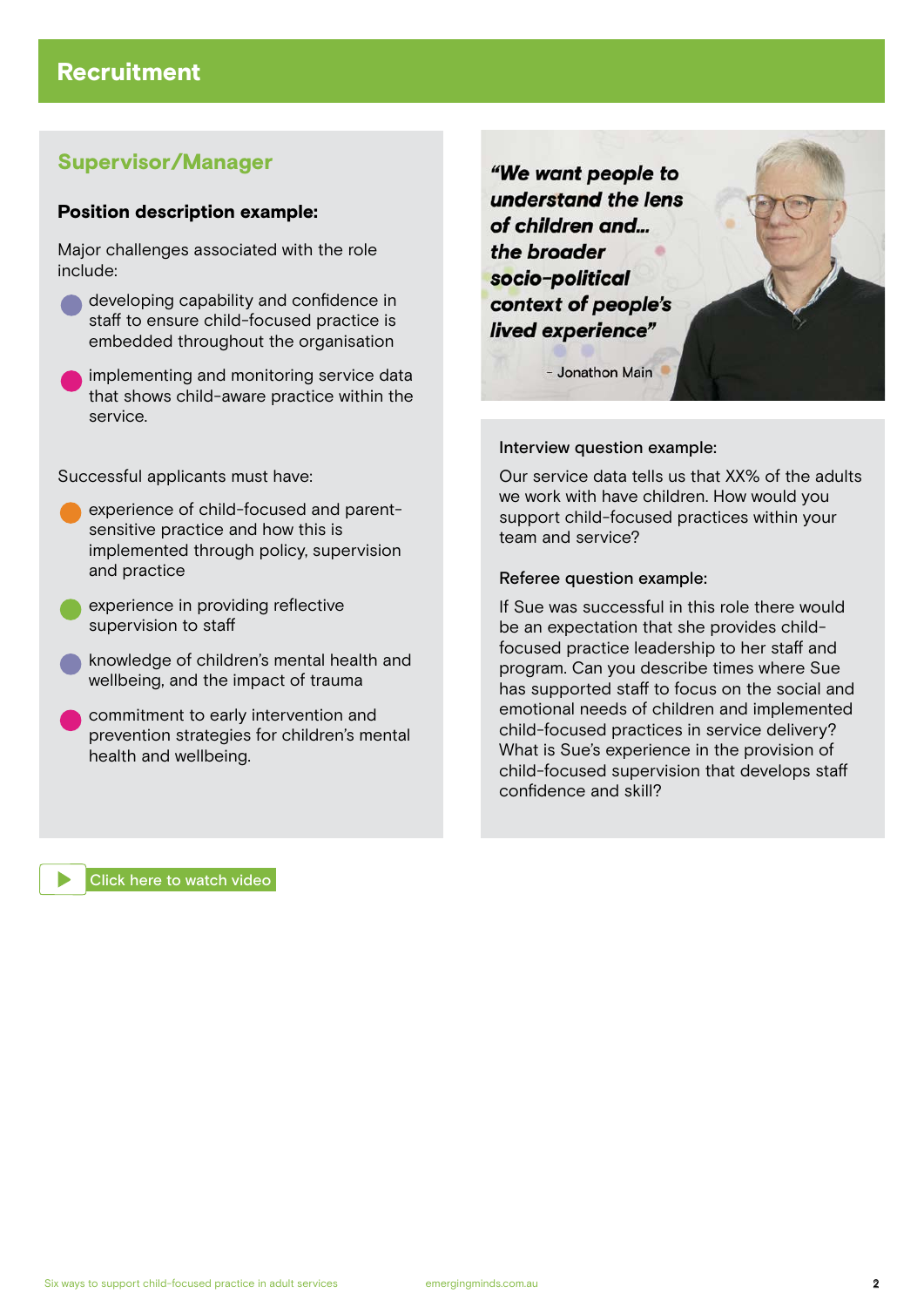# Induction

New staff members' first days in your organisation provide the opportunity to further clarify the job role and expectations. In adult-focused services, this can involve a discussion about the development of child-focused practice and how new staff will be supported to develop competencies and confidence. Child-focused discussions form an integral part of induction checklists in adult-focused services and provide the beginning of an agreement that child-focused and parent-sensitive practice will occur.

### Frontline staff

#### Induction checklist example:

As part of their role, the staff member agrees to:

- use child-focused and parent-sensitive practice
- use eco-mapping or genograms to help parents consider the key relationships in their children's lives
- follow service intake/assessment procedures, to ask all adults about their relationships with children and to demonstrate curiosity regarding these relationships

apply existing knowledge of child developmental stages to their work, and to develop a plan to acquire knowledge and skills where appropriate

- apply understandings of the effects of childhood trauma to their work, and to develop a plan to acquire knowledge and skill where appropriate
- participate in a training and development plan to improve child-focused and parentsensitive practice
- participate in a supervision/mentoring/cowork plan to support the development of child-aware practice

participate in discussions regarding KPIs for child-aware client case file reviews

comply with supervision policy/procedure.



#### Induction discussion example:

"Jack, the answers you gave during your interview provided us with a good understanding of your practice with adults. Your answer to the question about child-focused practice showed that this area of your work needs some further development. There are numerous ways that our organisation supports practitioners to develop confidence in this area. We will make this a regular agenda item for your supervision. We will also offer some training and co-work opportunities to support your development."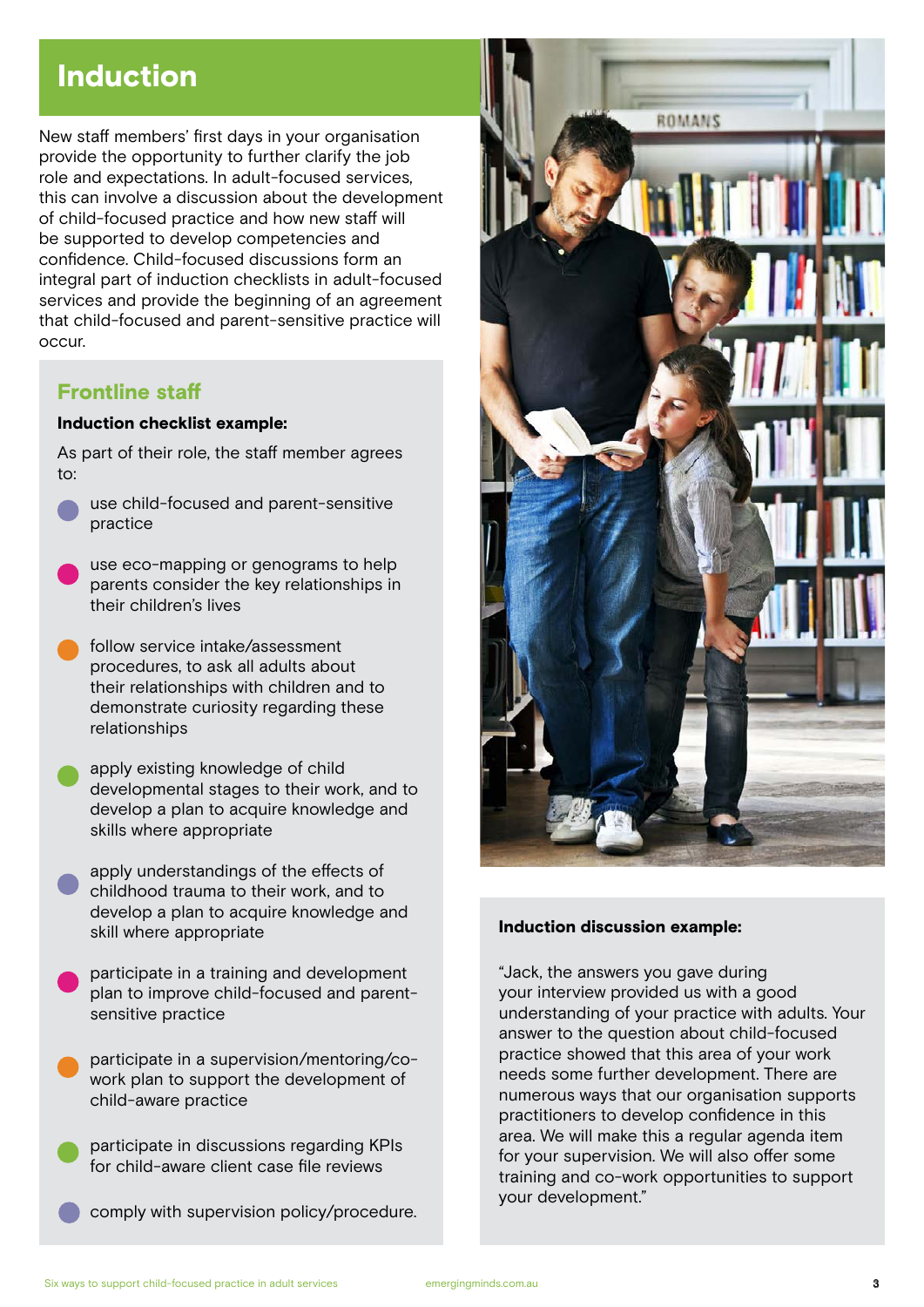### Supervisor/Manager

#### As part of their role, the supervisor/manager agrees to:

- lead discussions regarding organisational child-focused policy and procedure, and the expectations of all staff to demonstrate curiosity about parents' relationships with their children and the children's social and emotional wellbeing
- lead discussions regarding KPIs for childfocused assessments in the service, and organisational requirements regarding the reporting of this data
- lead discussions regarding KPIs for childfocused client case file reviews
- lead the use of eco-mapping or genograms in service delivery and develop plans to help staff acquire knowledge and skills where appropriate
- support the application of service practice informed by child development stages, and develop plans to acquire knowledge and skills in child-development informed supervision where appropriate
- support the application of service practice informed by the effects of childhood trauma, and develop plans to acquire knowledge and skills in child-development informed supervision where appropriate
- follow supervision/co-work/mentoring mechanisms that support staff to develop skills and confidence in the application of child-focused interventions
	- comply with supervision policy/procedure.



#### Induction discussion example:

"Jack, the answers you gave during your interview provided us with a good understanding of your staff supervision skills. We are confident in your ability to develop staff confidence and skills in many aspects of the role. However, your answer to the question about child-focused supervision showed that this area of your work needs some further development.

There are numerous ways that our organisation supports supervisors to develop confidence in this area. We will make this a regular agenda item for your supervision with your manager. We will also provide some training on childfocused supervision, which we have scheduled for your first week in the new role."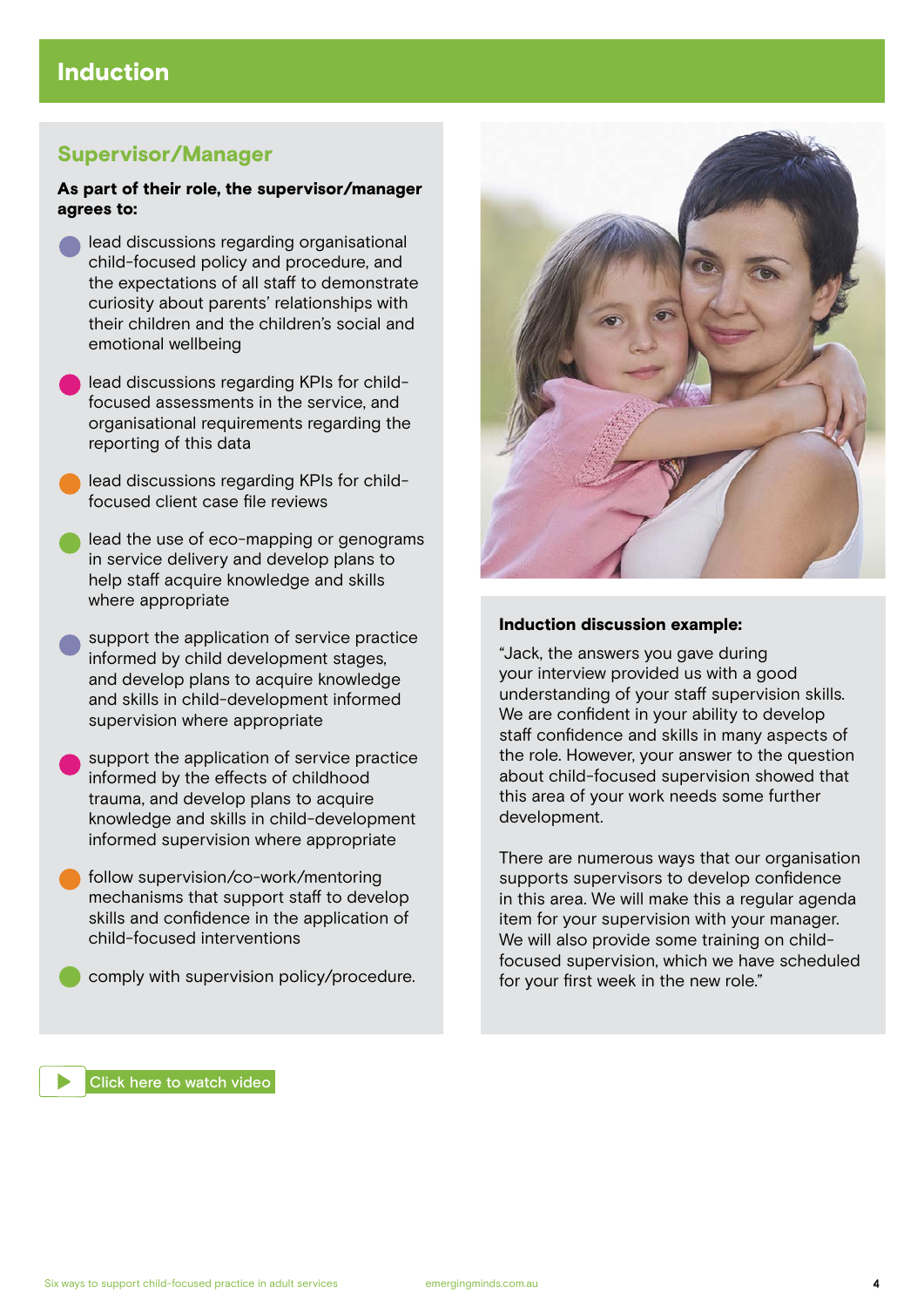# **Competencies**

Clearly defined, practical guidance is critical in supporting new staff members, supervisors and managers to practice in child-focused ways. Competency guidelines containing explicit instructions for expected practice are an important part of any organisation.

### Frontline staff

Trusting and supportive co-working, mentoring and supervision contexts are important for frontline staff members, especially during the early stages of their role. These processes are both accountable to clients and supportive of practitioners.

Co-work processes which make use of existing staff's skills can support those new to child-focused practice. This strategy is best offered as part of a broader organisational commitment to child-aware practice and cowork. These commitments in turn should be clearly articulated in practice frameworks. As a staff member's confidence improves, they can begin to develop their own examples of childfocused practice.

To embed child-focused practices within an organisation, supervisors must have a strong understanding of such practices and how they inform service delivery. They must also be skilled in providing supervision to staff that is reflective and encourages the principles of child-focused practice.



#### Practice framework example (applies to frontline staff, supervisors and managers):

Our organisation is committed to child-focused practice. This means every adult who presents at our service will be asked if they are a parent, and about their relationship with their child and the child's social and emotional wellbeing.

#### *As part of our commitment to child-focused practice:*

- every adult assessment will include a question about children. Regular assessment audits ensure these questions are asked 100% of the time
- our organisation reports quarterly on the number and percentage of adult clients who have accessed support to improve their relationship with their child or to improve their child's social and emotional wellbeing
- 100% of our staff have received training on child-focused practices, childhood development and child trauma and wellbeing
- 100% of our staff have received training in and participate in reflective supervision.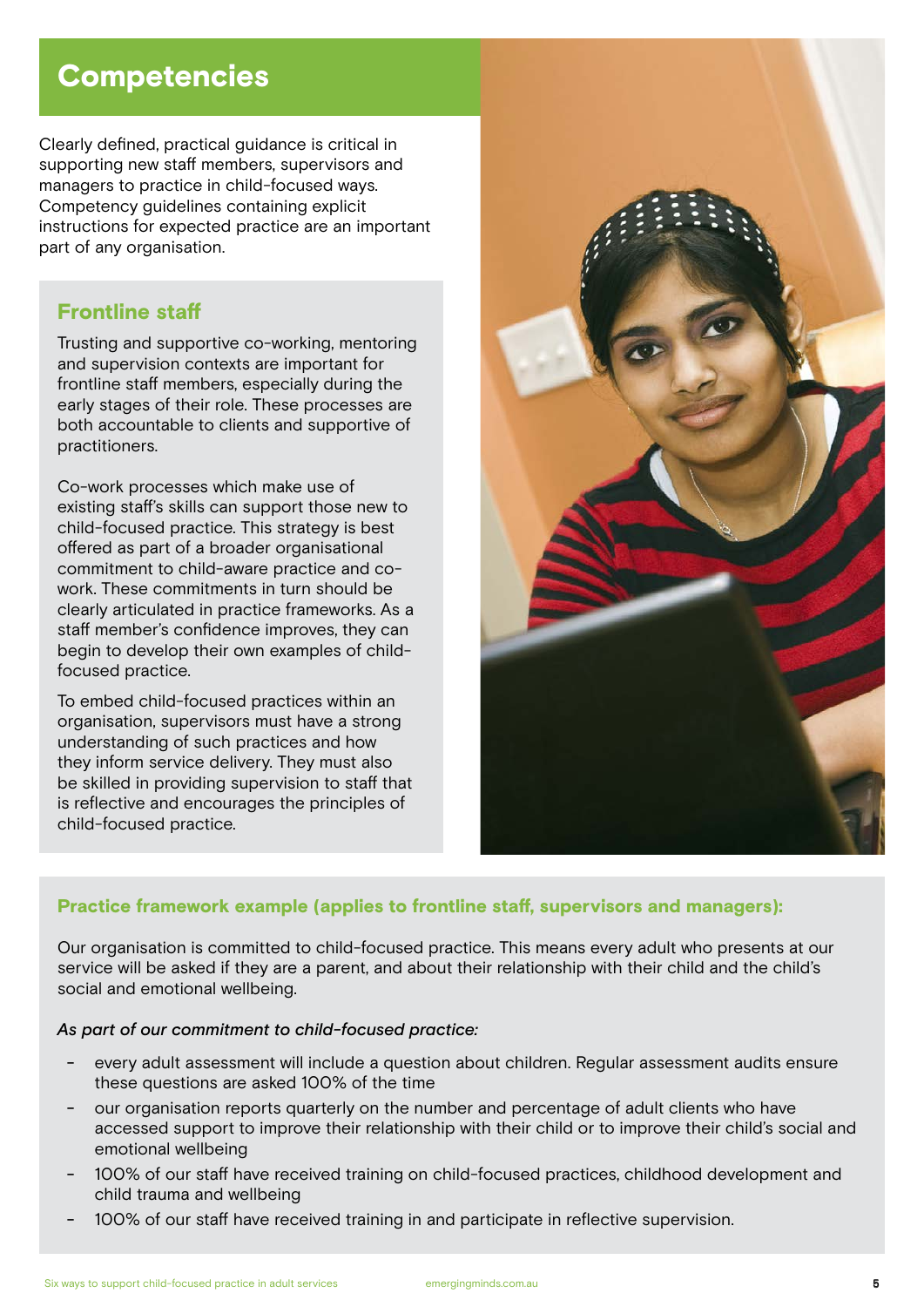## **Competencies**

#### Child-aware competency examples for frontline staff

#### *As part of their role, the staff member/ supervisor/manager has demonstrated:*

conversation with a parent regarding their relationship with their child

the use of eco-mapping and/or genograms to facilitate understanding of a parent's relationship with their child and that child's social and emotional wellbeing

collaborative case management with an adult that has had direct benefit to their child's social and emotional wellbeing

respectful practice with adults that has identified possible risks to a child's social and emotional wellbeing at an early stage, through an understanding of child development stages

child-focused practice that allows the parent to view their current circumstances from the point of view of their child



understanding of the effects of trauma on children, through a conversation with a parent that encourages them to consider what is happening for their child.Child-aware competency examples for supervisors/managers

#### *As part of their role, the supervisor/manager has demonstrated:*

- a supervision session with a staff member regarding child-focused practice via supervision notes or in a practice meeting
- facilitation of a team practice session discussing practice that allows the parent to view their current circumstances from the point of view of their child
- facilitation of a team practice session where all staff contribute to discussion regarding developmental stages of children and the effects of trauma
- team case file reviews showing the regular use of eco-mapping and/or genograms to facilitate understanding of a parent's relationship with their child and the child's social and emotional wellbeing
- team case file reviews showing collaborative case management with adults that has had direct benefit to the social and emotional wellbeing of their child
- team case file reviews which detail conversations with parents that reference understandings of the effects of trauma and child development stages
- regular team assessment audits showing 100% of adults are asked whether they are a parent and if yes, about their relationship with their child
- 100% of staff in their team receive regular reflective supervision, with child-focus practice a regular agenda item
- supervision notes reflecting regular discussion about child-focus practice.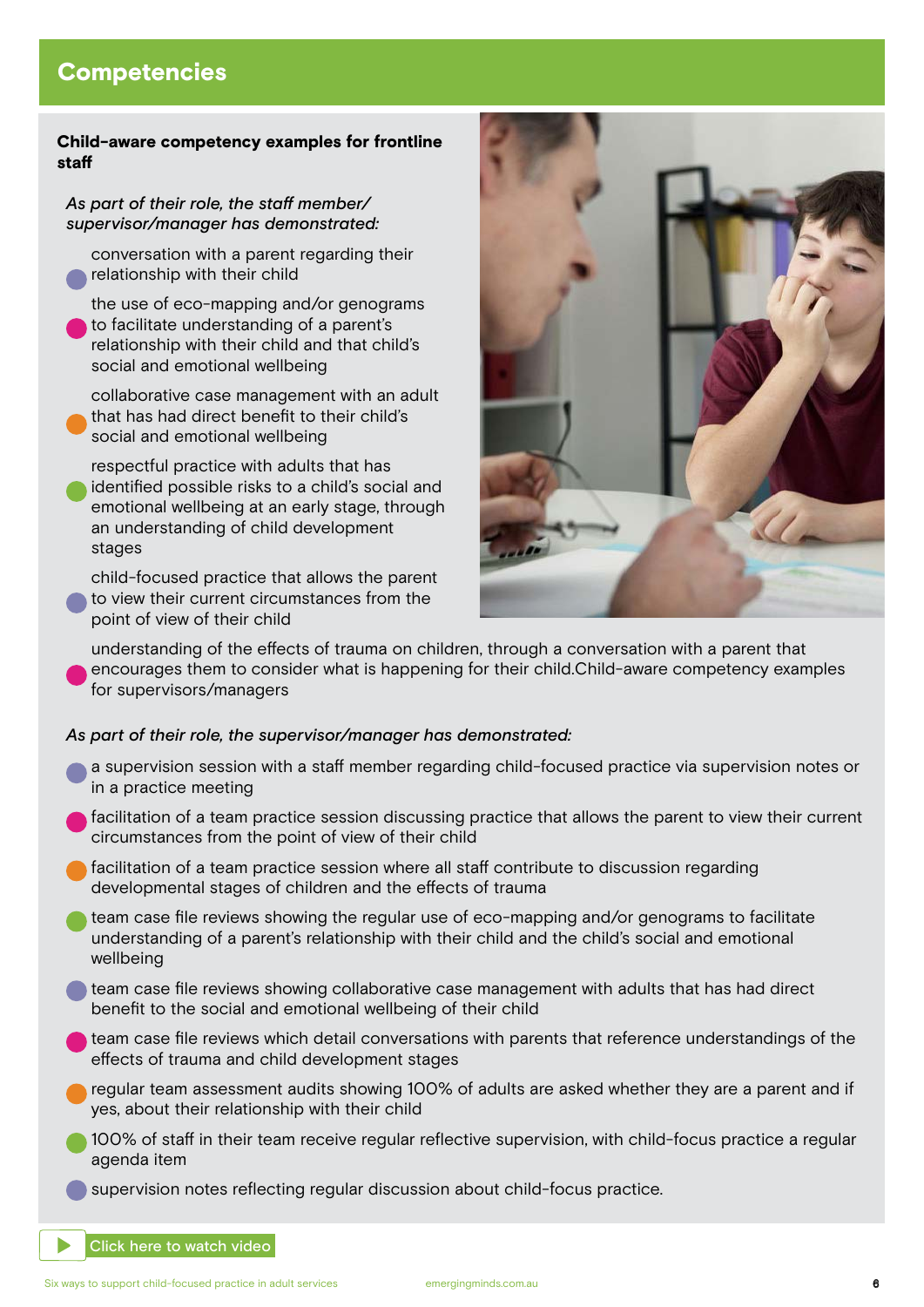# Supervision

Supportive, accountable and reflective supervision processes are essential in supporting staff to develop child-focused competencies. Supervision contracts between staff and supervisor/manager are important in negotiating what both parties can expect from supervision. In the development of supervision contracts, child-focused practice should be a standing agenda item.

#### Example questions for a child-focused supervision contract:

- *What competencies does the supervisor/ manager expect and in what timeframe?*
- *What mechanisms should the staff member use to demonstrate these competencies?*
- *What are some challenges for the staff member in providing child-aware practice?*
- *How can the staff member talk to their supervisor about these challenges?*
- *What is negotiable and non-negotiable in the implementation of child-focused practice? Who makes these decisions and how are they communicated?*
- *What are the supervisor's/organisation's responsibilities in supporting childfocused competencies? What are the staff member's responsibilities?*
- *How will co-work occur between the supervisor and staff member to support confidence in the demonstration of childfocused practices?*
- *What happens if there are sticking points in the supervision relationship? How can these be resolved?*



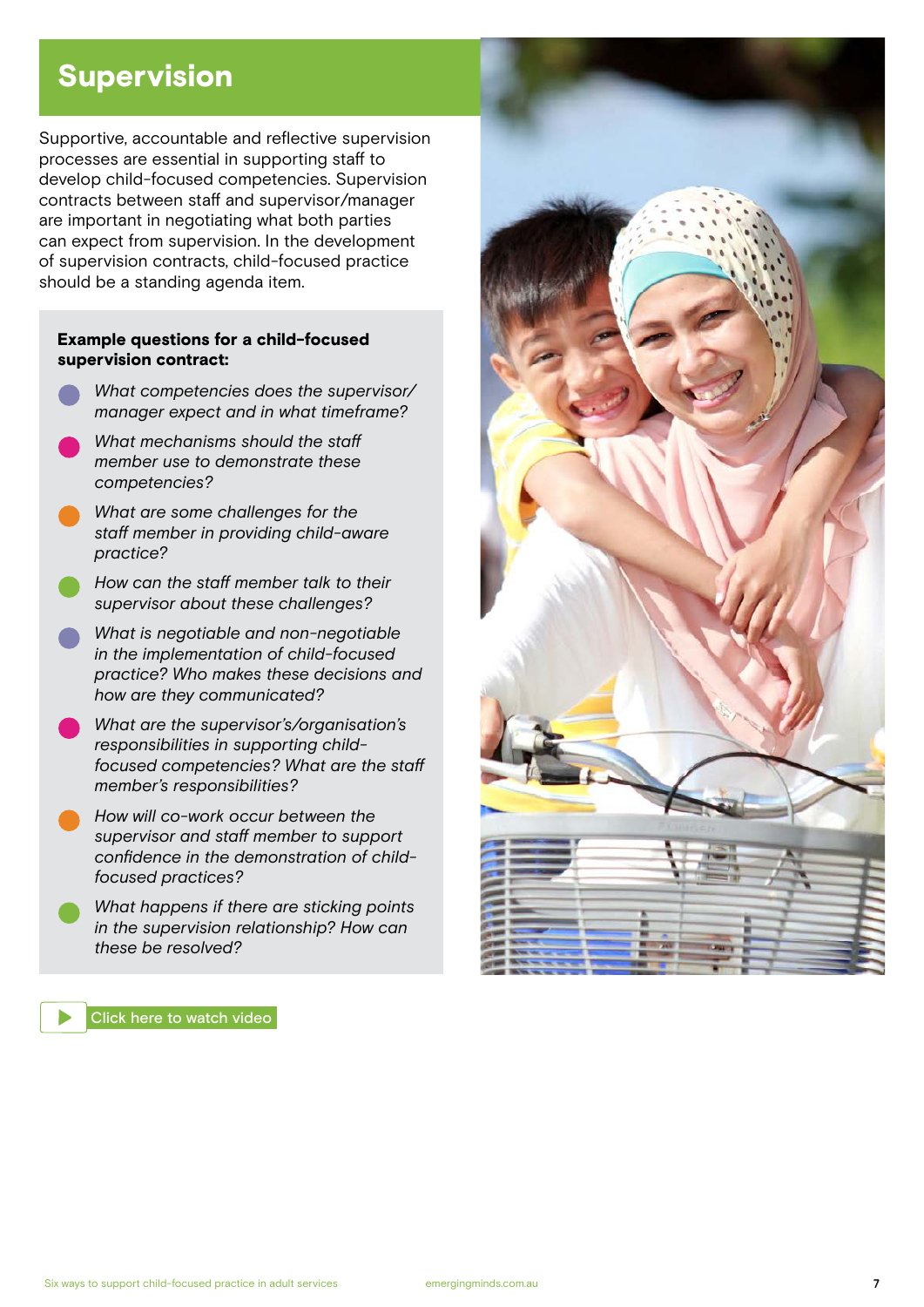# Client case reviews and child specific data

#### Example evidence of staff competencies in case reviews:

- *Demonstration of 100% of adult clients being asked if they are parents.*
- *Demonstration of 100% of parents being asked about their relationships with their children and their children's social and emotional wellbeing.*
- *Demonstration of collaborative case management with an adult that has directly benefited their child's social and emotional wellbeing.*

- *Examples of eco-mapping and/or genograms being used to facilitate childfocused conversations.*

- *Demonstrated use of child development knowledge to support child-focused conversations with parents.*
- *Demonstrated use of trauma informed practice to support child-focused conversations with parents.*